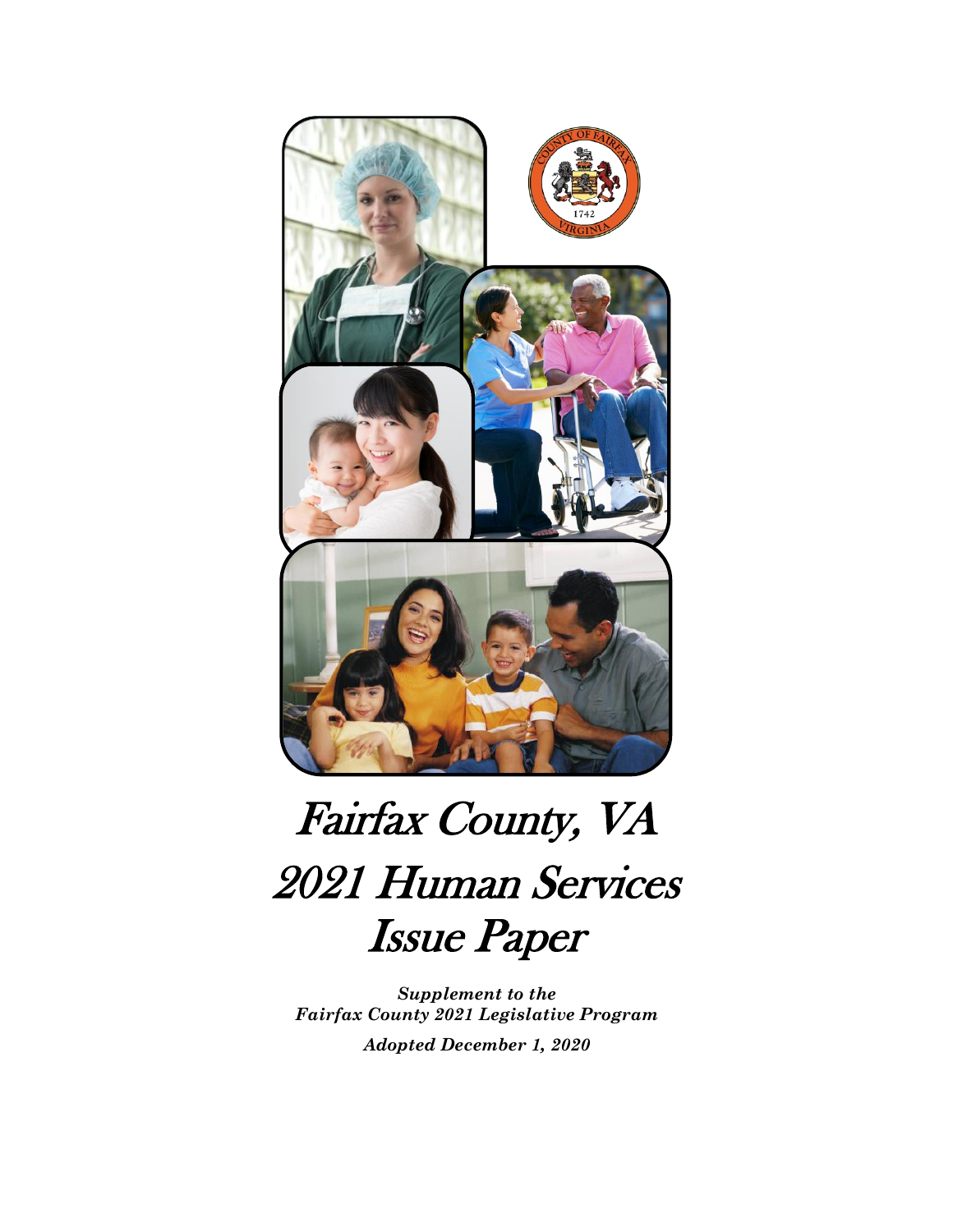### **2021 Fairfax County Human Services Issue Paper**

*The Human Services Issue Paper is a supplement to the 2021 Fairfax County Legislative Program as the Fairfax County Board of Supervisors has long recognized that investments in critical human services programs are essential to maintaining a healthy and vibrant community that provides all residents an equitable opportunity to thrive.* 

The COVID-19 pandemic has demonstrated that, now more than ever, robust and equitable health and human services are essential in addressing the significant challenges facing Fairfax County. The demand for housing, utility, and food assistance has grown exponentially, with a 114 percent increase in residents contacting the County for emergency basic needs assistance between March and September 2020 compared to the same period the previous year. The pandemic has impacted every resident and all facets of the economy, but it has disproportionately impacted Black, Latinx, and low-income residents. In turn, this has exacerbated racial and social inequities among residents with the greatest need. In addition, older adults are at increased risk for severe illness – in fact, 88 percent of the County's deaths from the virus are residents ages 60 and older. Avoiding close contact with people outside of one's household, which is a precaution all Americans are being encouraged to take, can be particularly challenging for older adults, leading to social isolation and even economic hardship for those in the workforce. Though there are increased pressures on the Commonwealth's budget as revenues are declining and the demand for critical services is increasing dramatically, allocations for safety net programs and services for residents facing vulnerability must be prioritized.

Although Fairfax County has one of the highest median household incomes in the nation, significant and complex needs are prevalent in this community. Over 68,000 residents live in poverty and over 266,000 residents (23.5 percent) earn less than the living wage needed to afford basic expenses in this high cost of living area. Unfortunately, these challenges are anticipated to increase, as between April and September 2020, the County's unemployment rate has averaged 5.5 percent higher than the same period the previous year. In addition, disparities in income, employment, and health outcomes continue to be pervasive, and can often be attributed to race and specific neighborhoods. Ensuring the availability of effective and equitable health and human services for all residents is a vital foundation for a strong economy.

Historically, the state has underfunded health and human services, or neglected to incorporate best practices in service delivery. This has required localities to fund critical services with local revenues, which will be enormously challenging due to COVID-19's fiscal strain. As the General Assembly (GA) makes difficult budget decisions in the 2021 session, it is important to recognize that the decisions made now will have a long-term impact on the entire Commonwealth. Therefore, it is essential that investments are made in programs that provide residents with the resources and opportunities needed to be resilient and thrive. In addition, the flexibility for service delivery granted during the pandemic should be continued beyond the public health emergency to provide residents with easier and more equitable access to assistance.

Strong partnerships between the Commonwealth and local governments are essential in addressing the pandemic's impact, and can be accomplished by making policy and budgetary decisions to: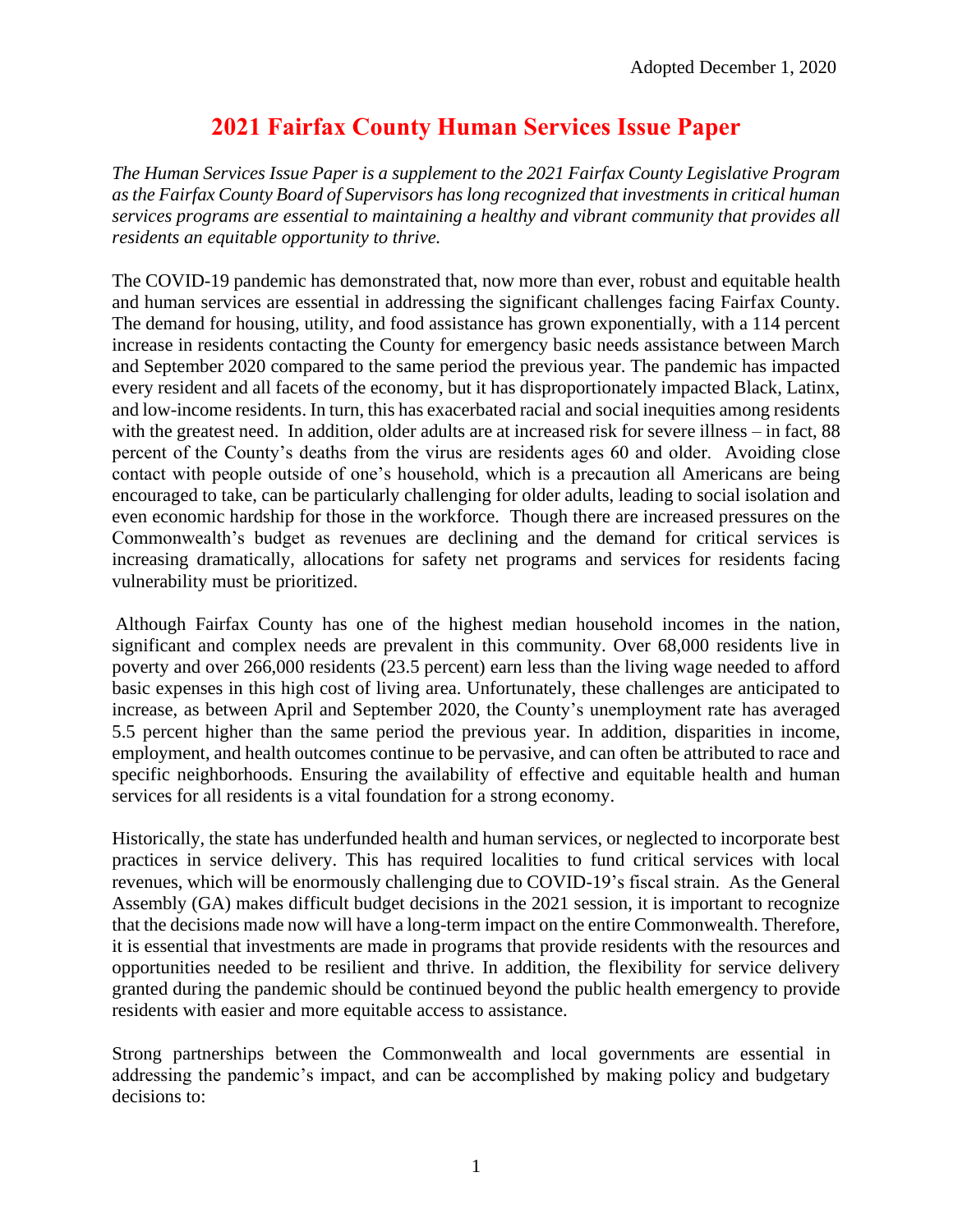- Support residents experiencing vulnerability;
- Address racial and social inequities that have created systemic and institutional barriers;
- Create evidence-based, outcome-driven programs that are innovative, incorporate best practices, and adapt to localities' unique needs; and,
- Invest in workforce development initiatives and employment opportunities that provide residents with economic success.



#### *Affordable Housing and Homelessness Prevention*

**Support state funding and actions to increase the availability of affordable housing options and prevent homelessness, including expanded investments in tools and programs to address affordable housing needs, particularly in high cost-of-living areas like Northern Virginia, and to mitigate evictions resulting from the economic impacts of the COVID-19 pandemic.**

Affordable housing is critically important for all Virginians, but obtaining it is particularly challenging in Northern Virginia, where housing is increasingly out of reach for low- and moderate-income earners. Fairfax County is already experiencing a deficit of 31,000 affordable rental homes, and the gap between the need and the supply will grow considerably without new approaches for expanding housing availability and affordability. It is anticipated that 15,000 net new units affordable to households earning 60 percent of area median income and below will be needed over the next 15 years. Development and preservation of affordable housing is most critical for small families and seniors.

The devastating economic effect of COVID-19 has exacerbated this looming crisis, placing many individuals and families at risk of eviction in Fairfax County, including communities of color who are disproportionately impacted by the pandemic. Prior to the pandemic, 45 percent of Fairfax County renters were already cost-burdened and spent at least 30 percent of their household income on rent. Cost-burdened renters who have lost jobs or had their incomes reduced as a result of the ongoing economic upheaval will face greater barriers in paying for housing, making them more vulnerable to evictions. While there has been some short-term rental assistance funding and moratoriums to prevent evictions, the pandemic's financial impact will have long-term and pervasive consequences. Therefore, new substantial and sustained federal and state investments in programs and resources that enable renters to keep their housing is essential in preventing an eviction crisis and a resulting surge in homelessness in the community. Funding to mitigate the impacts of the pandemic on affordable housing must be in addition to the sizable resources already needed to address the existing affordable housing crisis in Northern Virginia.

The Commonwealth should:

• Allocate sufficient funding to the Virginia Rent and Mortgage Relief Program so that all Virginia residents who cannot pay their rent due to COVID-19 can access the program. Not only does this program provide tenants with housing stability, but it also helps small landlords who are struggling to pay their mortgage due to uncollected rents. By continuing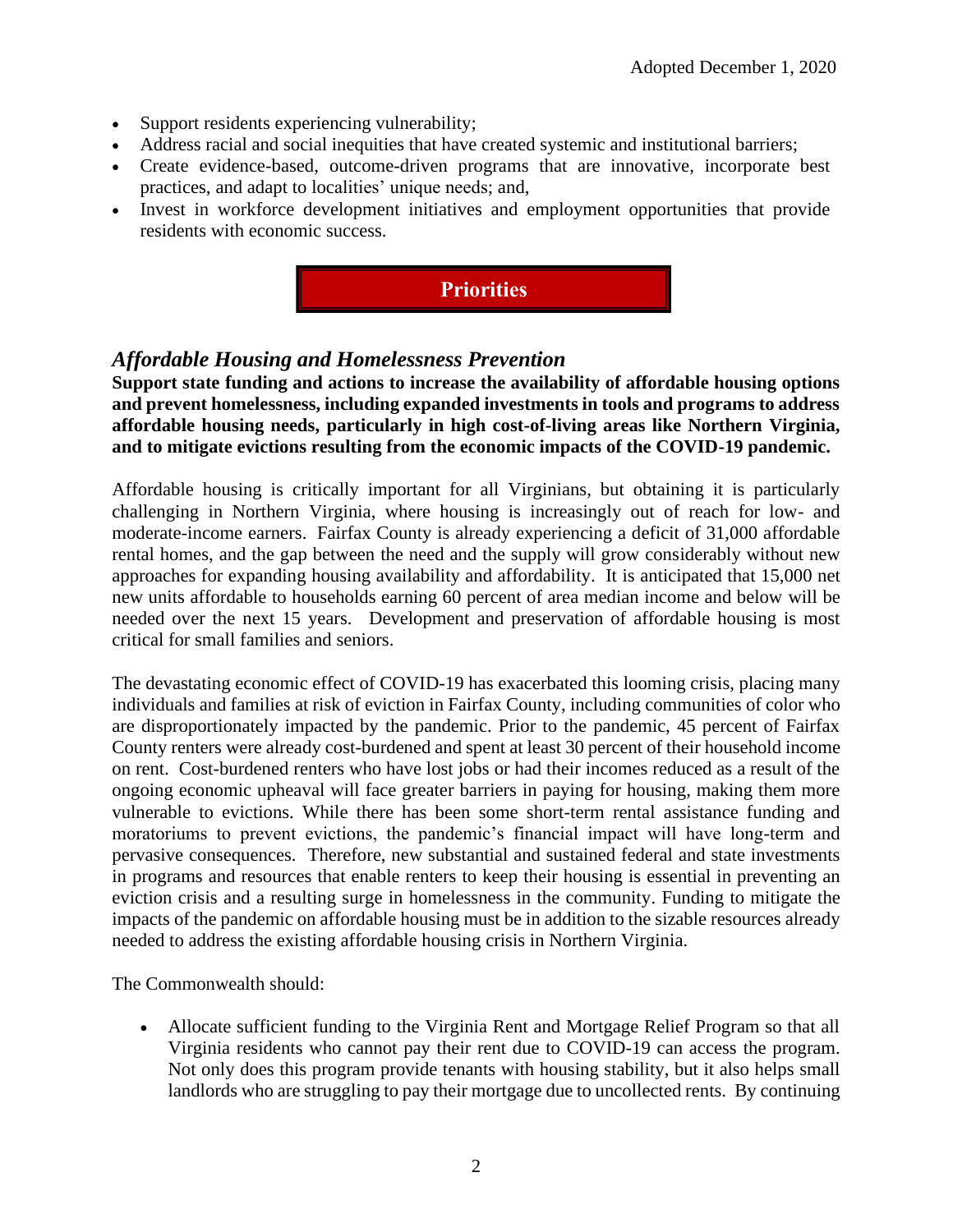to support landlords, it will ensure that they are able to continue to offer affordable housing in our community.

- Expand resources available to ensure legal assistance and aid to tenants facing eviction.
- Increase funding to \$40 million in FY 2022 and retain the integrity of the Virginia Housing Trust Fund. This is essential to create and preserve affordable housing and reduce homelessness in Northern Virginia, where housing affordability creates substantial challenges for the economic competitiveness of the region, creating potentially negative impacts to the Commonwealth overall.
- Expand the pool of resources available for down payment assistance, as down payment costs are a major barrier to homeownership for low- and moderate-income earners.
- Enhance and create more state-funded rental assistance programs for individuals with disabilities and people experiencing homelessness, such as the Livable Homes Tax Credit, State Rental Assistance Program (SRAP), Virginia Homeless Solutions Program (VHSP), and previously provided Housing Choice Vouchers.
- Increase funding for permanent supportive housing units (allocated based on the size of the population served) for individuals with severe mental illness, substance use disorder, and developmental disabilities.
- Consider changes to state law to protect residents of mobile home parks, including more assistance with relocations. *(Updates and reaffirms previous position.)*

#### *Mental Health, Public Safety, and the Criminal Justice System*

**Support sustainable funding, allocated based on localities' needs and population size, for public safety and mental health services that connect people who come into contact with the criminal justice system for low-level offenses to treatment.**

Law enforcement officers are often the first responders when an individual is in a mental health crisis; the Fairfax County Police Department received nearly 4,900 mental health-related calls from January – June 2020. Such calls can lead to incarceration for low-level offenses (trespassing, disorderly conduct), precluding the individual from receiving appropriate treatment in the community for underlying mental health issues. Additionally, it is significantly more expensive to deliver mental health services in a detention facility than to provide the same service in community-based residential or community-based care.

To address these critical issues, Fairfax County continues to utilize local revenues for "Diversion First," which offers alternatives to incarceration for people with mental illness, substance use disorders, or developmental disabilities who come into contact with the criminal justice system. The program has already had a significant impact – since 2016 more than 2,000 people have been diverted from potential arrest. Additionally, since 2015 there has been a 10.8 percent decrease in the number of inmates at the Fairfax County Adult Detention Center with behavioral health issues, and a 55 percent increase in the number of inmates referred to the Fairfax-Falls Church Community Services Board (CSB). Though the average daily population has decreased since FY 2008, the medical complexities of inmates has increased, with complex substance use and mental health disorders becoming more common.

Successful expansion of Diversion First will depend on adequate state investments in mental health services (and accompanying court and public safety resources) to: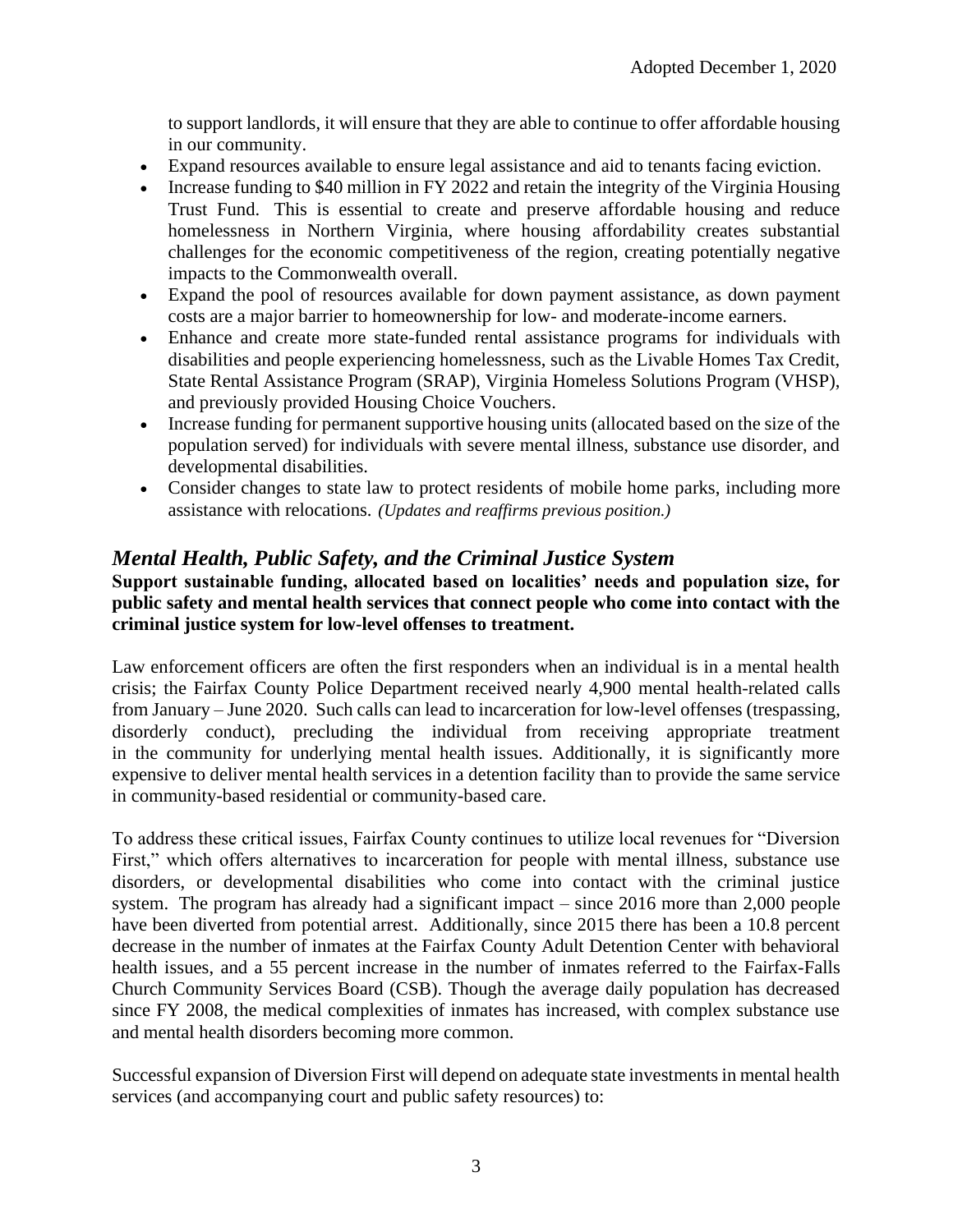- Increase the availability of community-based crisis services, local psychiatric beds for people with mental health issues, reintegration services for youth and adults at high risk of rapid re-hospitalization or re-offending, and discharge planning *(see also page 12-13);*
- Provide adequate funding for behavioral health call centers, crisis response teams (including the new Marcus alert system enacted during the 2020 special session), and crisis stabilization units, to connect individuals in need of treatment before a behavioral crisis begins or at the earliest possible stage of system interaction;
- Ensure the appropriate transition of behavioral health crisis calls between public safety, behavioral health call centers, and the future 988 mental health and suicide crisis hotline, a federal effort required to be in effect by [July 16, 2022;](x-apple-data-detectors://1/)
- Provide Crisis Intervention Team (CIT) and additional de-escalation training for law enforcement officers and dispatchers, and Mental Health First Aid training for Fire and Rescue, jail personnel, and health and human service organization staff to educate those interacting with individuals with developmental disabilities, substance use disorder, and mental illness;
- Improve the screening, assessment, and treatment of incarcerated individuals' mental health and substance use disorders by gathering uniform system level data;
- Support the expansion of specialty courts and dockets;
- Remove barriers in order to facilitate the exchange of health information of individuals among law enforcement, the court system, CSBs, health care providers, and families and guardians;
- Expedite the medical clearance process for individuals in need of psychiatric hospitalization;
- Increase funding of mental health services and substance abuse treatment for individuals who are incarcerated for offenses that make them ineligible for a diversion program; and,
- Remove barriers to community reentry by providing adequately funded forensic discharge planning and post-incarceration services. *(Updates and reaffirms previous position. See also the Courts position in the 2021 Legislative Program.)*

#### *Substance Use Disorder*

**Support increased capacity to address the Commonwealth's ongoing substance use disorder epidemic through community-based treatment (including detoxification, medicationassisted, residential, and intensive outpatient programs) and innovative efforts to limit the supply of opioids. Also, support coordinated strategies to meet the growing need for substance use disorder services that target specific high-risk age groups. In particular, innovative approaches to prevention (such as an e-cigarette tax) and nicotine addiction treatment are necessary to address the vaping crisis that is affecting teens and young adults at an alarming rate.**

Across Virginia, law enforcement and health care professionals continue to report a shocking number of fatal overdoses – 1,626 in 2019, a 9.4 percent increase from 2018. The statewide rate of opioid overdose-related deaths continues to exceed the number of deaths due to motor vehicle accidents. In Fairfax County, opioids are the number one cause of unnatural death, with 83 opioid deaths in 2019, most of which involved fentanyl and/or heroin. Alarmingly, hospitals in the Fairfax Health District (including Fairfax County and the cities of Fairfax and Falls Church)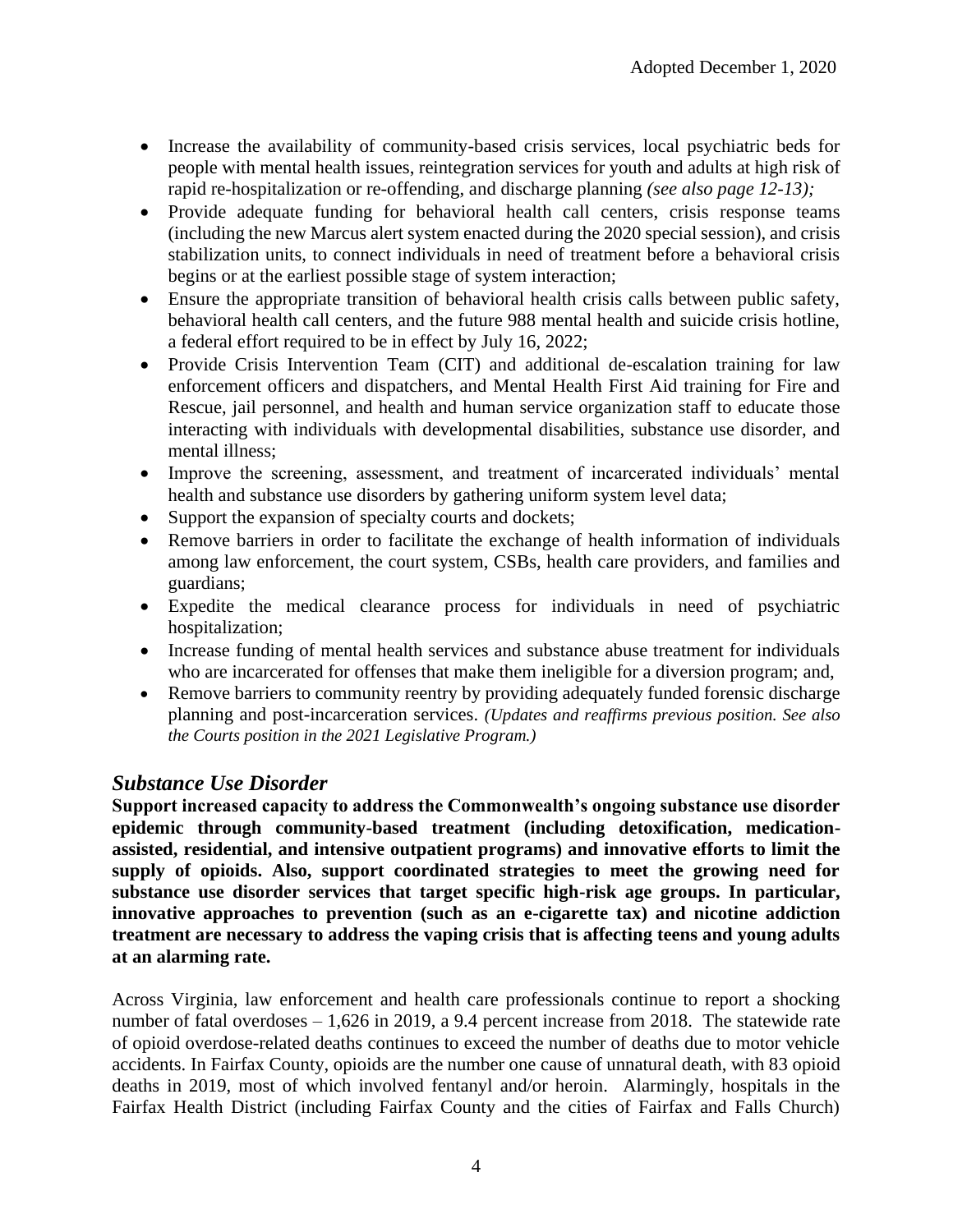reported a 39 percent increase in the number of emergency room visits for opioid overdoses (including heroin and non-heroin) in January-September 2020 compared to the same period in 2019. This serves as an early indicator that the opioid epidemic continues to profoundly impact Fairfax County amidst the COVID-19 pandemic, illustrating that adequate resources and innovative strategies are needed now more than ever.

Another concerning trend is the widespread use of e-cigarettes, which are the most commonly used tobacco product among youth today. Despite being fairly new, in 2020 more than 3.5 million American middle and high school students reported using e-cigarettes in the previous 30 days. In Fairfax County, among students surveyed in the 8th, 10th and 12th grades, more students reported vaping within a month of the survey date in November 2019 than using any other substances, and lifetime prevalence rates were high across all age groups (13.2 percent of 8th graders, 26.2 percent of 10th graders, and 37.3 percent of 12th graders). Though e-cigarettes became popular because they have been considered less harmful than regular cigarettes, the recent discovery of severe respiratory illness in otherwise healthy young people as a deadly complication of vaping has raised alarm throughout the US.

While the Commonwealth of Virginia has taken action to combat these issues, including efforts to control the supply of opioids and increase the age to purchase all tobacco products to 21, significant challenges still exist. Complementary strategies, including well-funded, sustained intervention and education efforts, should be designed to support teens and young adults, many of whom may require specialized care to combat addiction. An e-cigarette tax could be a particularly helpful prevention tool, as research shows taxing tobacco is one of the most effective ways to reduce use, especially among the youth population. The 2020 GA enacted legislation providing all counties with the authority to tax cigarettes at \$0.40 per pack (previously Fairfax County was one of two counties authorized to levy a tax on traditional cigarettes, though it was capped at the state rate of \$0.30 per pack). That authority should be expanded to also include e-cigarettes. *(Updates and reaffirms previous position.)*

**Position Statements**

#### *Medicaid Waivers*

**Support state funding and expansion for Virginia's Medicaid waivers that provide critical home and community-based services for qualified individuals. Also support increased funding for developmental disability (DD) Medicaid waivers and slots, to provide appropriate community services and ensure the Commonwealth fulfills its responsibility to implement the federal settlement agreement.** 

Medicaid funds both physical and mental health services for low-income children and parents, pregnant women, older adults, and people with disabilities. It is funded by the federal and state governments and administered by the states. Federal funding is provided based on a state's per capita income – the federal government shares 50 percent of the cost of Virginia's Medicaid program (the exception is that under the recent Medicaid expansion the federal share is higher for newly eligible populations, but that does not affect waiver rates). Because each dollar Virginia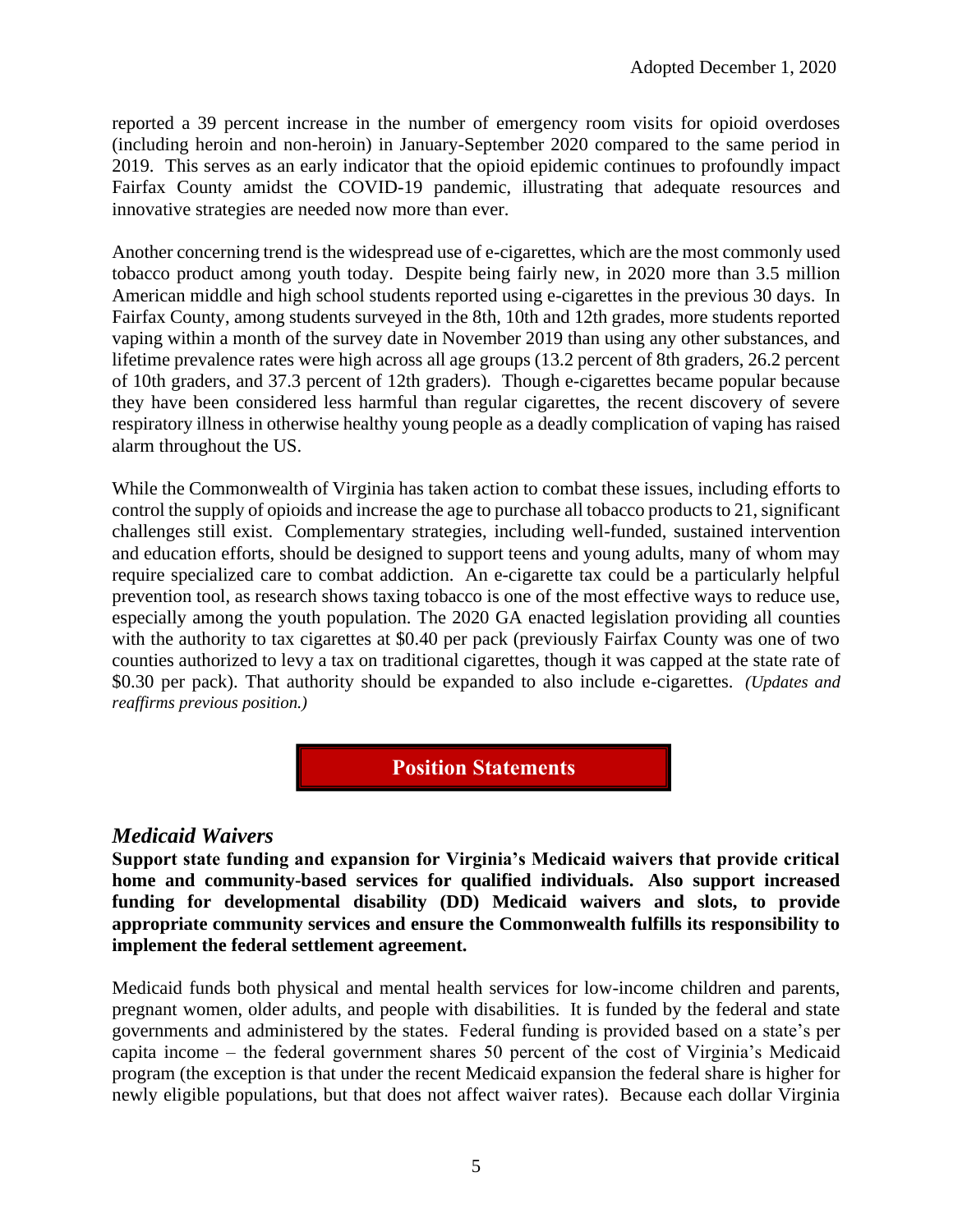puts into the Medicaid program draws down a matching federal dollar, what Medicaid will fund is a significant factor in Virginia's human services spending. However, states set their own income and asset eligibility criteria within federal guidelines.

Each state also has the discretion to design its own Medicaid service program. Virginia offers fewer optional Medicaid services than many other states (in addition to federally mandated services), though a small number of Medicaid recipients in Virginia may also receive coverage through home and community-based "waiver" programs. Such programs allow states to "waive" the requirement that an individual must live in an institution, or that a service must be offered to the entire Medicaid population, to receive funding. Waiver services are especially important for low-income families, older adults, people with disabilities, and individuals with chronic diseases in Virginia, where Medicaid eligibility is highly restrictive. These waivers help ensure community-based options are available, in keeping with best practices.

Medicaid waivers are an integral component of the Commonwealth's settlement agreement with the US Department of Justice (DOJ) – the state redesigned waivers for individuals with DD as part of its shift from an institution-based system to a community-based system. Over the past several months, as the Commonwealth intensifies its efforts to meet the settlement agreement criteria by 2021 (when the settlement agreement was originally expected to end), the Department of Behavioral Health and Developmental Services (DBHDS) has mandated a significant number of new requirements to the CSBs with little notice, including increased reporting obligations and additional directives for resource specialist teams and crisis risk assessments. The number and complexity of these new requirements accompanied with the short implementation timeline is making it extremely challenging for CSBs to appropriately partner with DBHDS to help them meet their DOJ settlement agreement requirements. It is expected that these requirements will continue beyond 2021.

The number and types of waivers are set by the GA. Long, growing waiting lists demonstrate the barriers that exist in the Commonwealth. Current Virginia waivers include: Commonwealth Coordinated Care (CCC) Plus, Community Living (CL), Family and Individual Supports (FIS), and Building Independence (BI). Waivers fund services such as personal assistance to live independently in a home, residential and employment services, environmental modifications, assistive technology, nursing services, and other therapeutic services which support individuals with severe disabilities to live as independently as possible in their community.

Fairfax County supports the following adjustments in Medicaid waivers:

- An increased number of DD Medicaid waiver slots (at present the state is not even fully funding the Priority One waiting list). The 2020 GA made some progress by adding 250 additional waiver slots in FY 2022 (funding was unallotted but ultimately restored by the GA in the special session).
- Automatic rate increases, including an increase in the Northern Virginia rate, to reflect actual costs.
- Improvements to the process for negotiating the approval and re-approval of customized rates for individuals with intensive behavioral and health needs who cannot be adequately served through the standard DD waiver rate structure.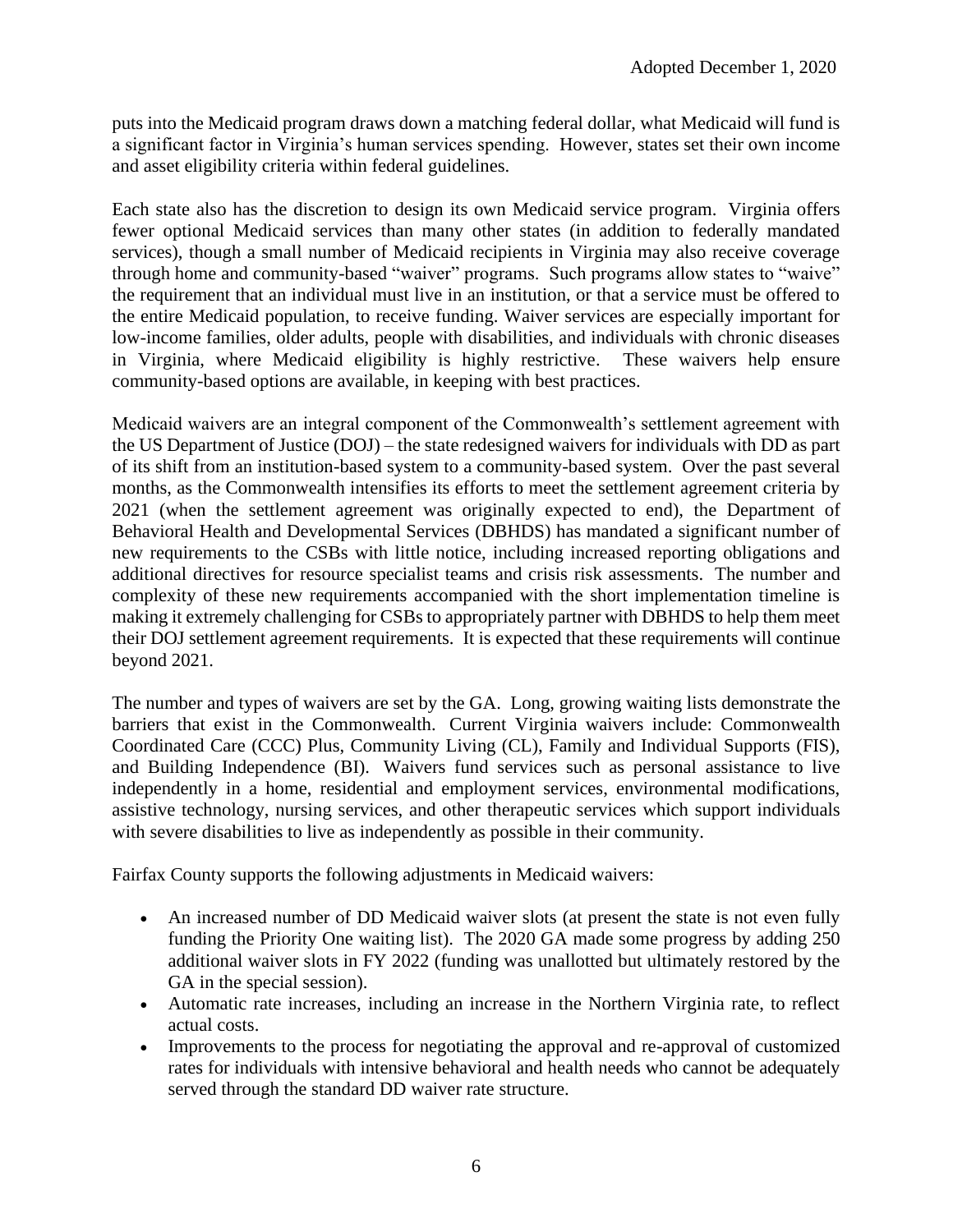- Expansion of home and community-based services by incorporating the Community First Choice (CFC) option into Virginia's 2021 Medicaid state plan.
- Maintenance of Olmstead rights for people with disabilities and seniors to remain in the community following hospitalization for medical crises, including COVID-19 and related conditions.
- Enhancement and preservation of the CCC Plus Waiver, and elimination of the weekly 56 hour cap on personal attendant care hours.
- Fully funded reimbursements for nursing and behavioral consultation, training, monitoring, and supports.
- Increased state funding to support a sustainable, well-trained workforce in residential, employment and day support settings, including higher reimbursement rates to hire and retain professional nurses.
- Expansion of REACH (Regional Education Assessment Crisis Services and Habilitation) in-home crisis supports, access to appropriate intensive residential support options, and community-based crisis services for individuals with disabilities.
- Enactment of a comprehensive Medicaid Dental Benefit for adults. Coverage for dental services in Medicaid will improve chronic disease outcomes, reduce the number of opioid prescriptions written for dental pain in emergency rooms, and prevent costly and painful dental disease. While the 2020 GA provided funding for dental care, that funding was unallotted due to the pandemic, and only partially restored in the 2020 special session.
- Retainer payments at 100% of expected capacity to support Group and Individual Supported Employment and residential service providers who are not currently receiving funds, or able to bill all service hours, due to the pandemic. *(Updates and reaffirms previous position.)*

#### *Children and Families*

#### *Children's Services Act (CSA)*

**Support continued state responsibility for funding mandated CSA services on a sum sufficient basis. Oppose changes to CSA that shift costs to local governments, or disrupt the responsibilities and authorities assigned to the County by CSA. Also support the current structure, which requires that service decisions are made at the local level and are provided based on the needs of each child, ensuring that service expenditures are approved through local processes.** 

CSA provides funding to plan and provide services to children who: have serious emotional or behavioral problems; need residential care services; need special education through a private school program; or, receive foster care services. It is a state-local partnership requiring an aggregate match of approximately 46 percent in Fairfax County. Children receiving certain special education and foster care services are the only groups considered mandated for service, and sum sufficient language ensures state and local governments provide funding necessary for such youth. As a redesign for the provision of behavioral health care services occurs at the state level to include changes to the state's Medicaid plan, the County should support policy alignment with CSA and continued local decision-making. State rate-setting, and a study of rate-setting for public day special education services, needs to be closely monitored for any potential local impact. *(Updates and reaffirms previous position.)*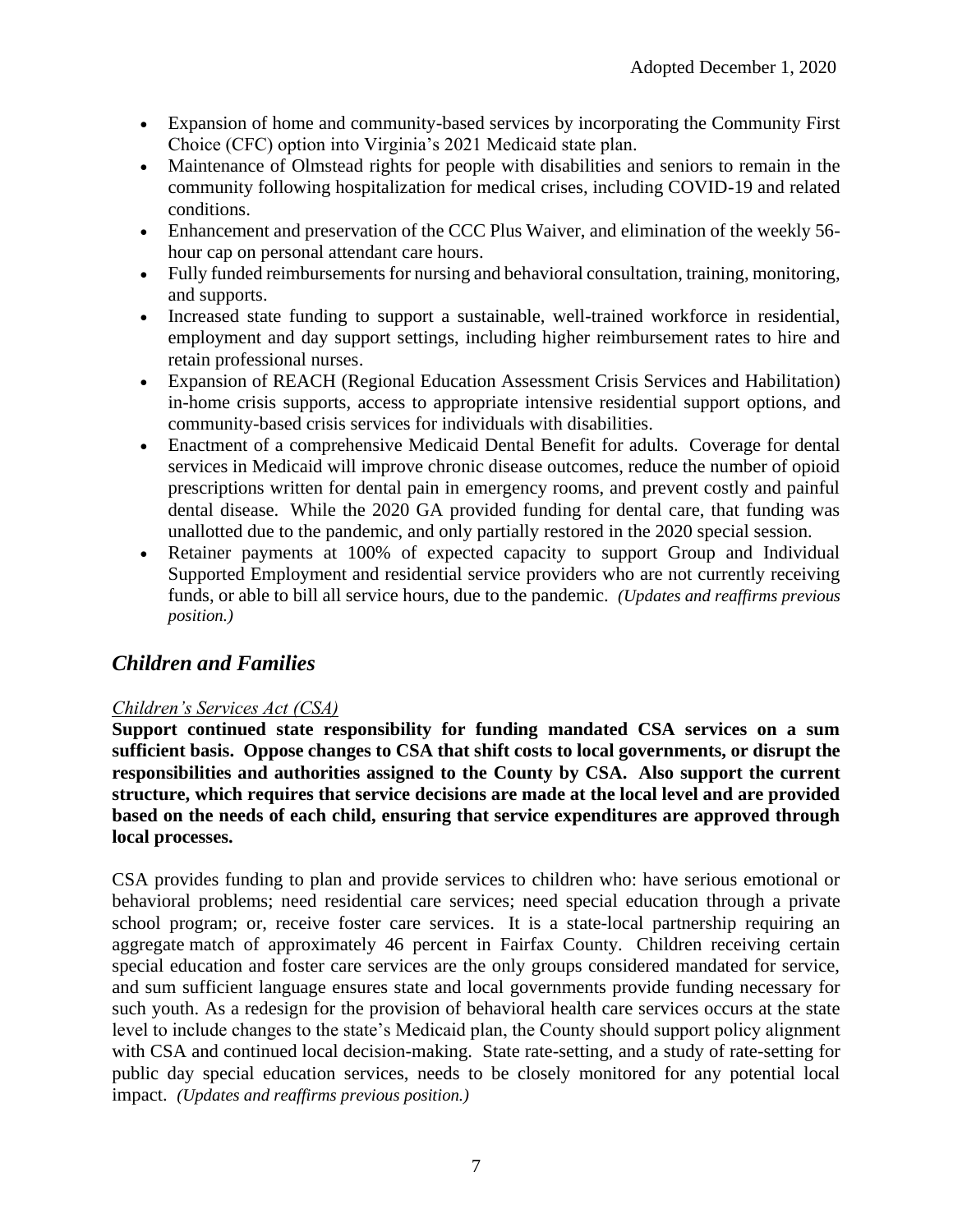#### *Child Care*

#### **Support state child care funding for economically disadvantaged families not participating in TANF/VIEW, and support an increase in child care service rates. Also support maintaining Fairfax County's local permitting process for family child care providers serving four or fewer non-resident children.**

A secure source of General Fund dollars is needed statewide to defray the cost of child care, protecting state and local investments in helping families move off of welfare and into long-term financial stability. Research shows that the financial independence of parents is jeopardized when affordable child care is out of reach, and without subsidies, working families with low incomes may not access the quality child care and early childhood education that helps prepare young children for kindergarten (families in Fairfax County receiving subsidies have an annual median income of nearly \$30,000, while the cost of full-time care for a preschooler at a child care center ranges from \$14,000 to over \$19,500 per year). Many of these families are "the working poor" who require assistance with child care costs to achieve self-sufficiency. Additionally, a state waiver from the Virginia Department of Education (VDOE) allowing Fairfax County to increase program income eligibility above the current 250 percent of the federal poverty level (FPL) would help address the challenges families experience due to the high cost of living in Northern Virginia.

Additionally, the COVID-19 pandemic has created an unprecedented challenge for the Commonwealth's workforce and the overall child care infrastructure. The County's economic recovery and long-term success, as well as the Commonwealth's, is contingent upon access to affordable, high quality child care. During and post pandemic, investments to sustain child care centers, family child care homes, and the early childhood workforce are vital. The Governor and GA have recently allocated significant resources to both help stabilize the child care industry and provide school age child care during virtual school/learning, but those efforts are largely being sustained with federal funding – the investment of state General Fund dollars will be important to ensuring long-term sustainability as the Commonwealth transitions out of the current pandemic. *(Updates and reaffirms previous position.)*

#### *Early Intervention Services for Infants and Toddlers with Disabilities/Part C*

#### **Support increased and sustainable funding and infrastructure for Part C Early Intervention, which is a state/federal entitlement program that provides services for Virginia's infants and toddlers with developmental delays.**

The Commonwealth contracts with the Fairfax County Department of Neighborhood and Community Services to provide early intervention service coordination and therapeutic services for infants and toddlers with developmental delays in areas such as speech, eating, learning, social interactions, and movement (as part of the Commonwealth's compliance with the federal Individuals with Disabilities Education Act (IDEA) Part C grant). The benefits of early intervention continue to be supported by research, and the demand for services to eligible children continues to grow at a rapid pace. The increase in the number of children diagnosed with autism and the growing number of children born substance exposed has directly impacted the number of children eligible to receive this support. Consistent annual increases to the targeted case management rate (unchanged since 2012) and the Medicaid reimbursement rates for physical, speech-language, developmental and occupational therapies (unchanged since 2011) are necessary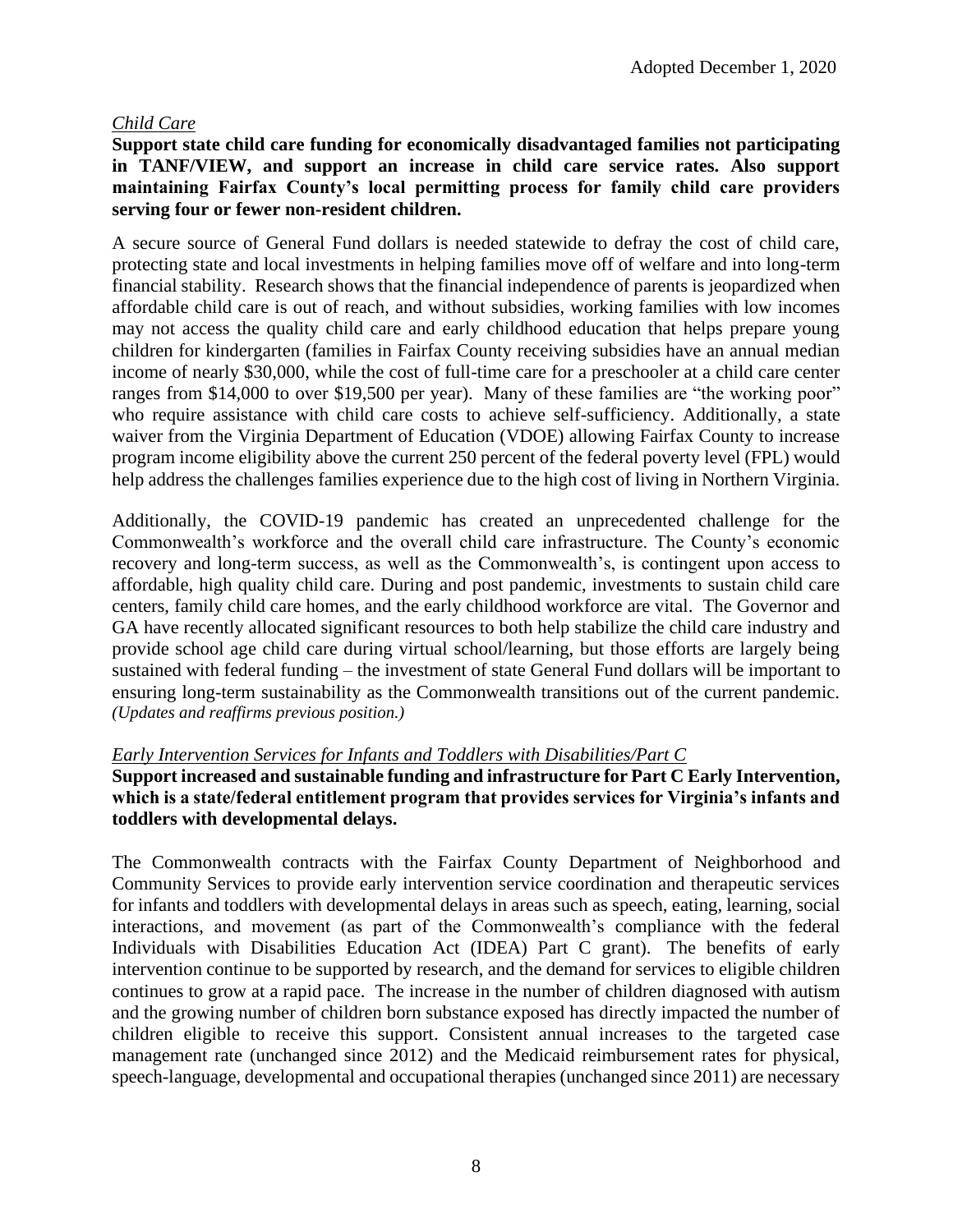to ensure that the program can continue to meet the demand for early intervention services. *(Updates and reaffirms previous position.)*

#### *School Readiness*

**Support increased state resources and operational flexibility for early childhood education programs, including the Virginia Preschool Initiative (VPI), in order to eliminate barriers and allow localities to expand these critical programs. In Fairfax County, state VPI funding provides about one-sixth (\$3,163) of the actual cost (approximately \$18,000) of serving a child, which is insufficient to expand the program under current requirements.**

Increasing funding while providing flexibility, including to serve children in non-public school classroom settings, is essential. Providing VPI services in community early childhood programs, including centers and family child care homes, is a key strategy for addressing capacity challenges in public school settings (for example, if Fairfax County were to use all available slots to serve children in only public school classrooms more than 55 additional classrooms would be needed, creating a substantial capacity challenge). Providing flexibility for teacher credentials and licensure in community early childhood programs allows grant funding to be used equitably across all programs participating in VPI. An additional membership verification window to confirm VPI eligibility for families enrolling after the initial fall membership verification date would allow improved access to this important program.

Research has increasingly shown the importance of high-quality early childhood education programs to children's cognitive and social-emotional development and their school success. Business and military groups, including the US Chamber of Commerce and Mission: Readiness, a coalition of retired military leaders, have cited potentially positive impacts on national economic security, linking early childhood education to the creation of a qualified workforce. *(Updates and reaffirms previous position.)*

#### *Youth Safety*

#### **Support additional state funding to prevent and reduce risk factors that lead to youth violence, gang participation, alcohol/drug use, and mental health problems, while increasing protective factors.**

Research has identified risk factors that increase the likelihood of substance use, delinquency, mental health problems, and violence among youth. These risk factors include adverse childhood experiences, weak social ties, early aggressive behavior, attitudes favorable to substance use and violence, and the availability of alcohol and drugs, among others. Conversely, strong parenting, positive involvement from a caring, competent adult, healthy social-emotional functioning (such as empathy and coping), and involvement in community activities are shown to be protective factors. Funding is needed to implement evidence-based, effective strategies to strengthen protective factors and resilience, and to prevent and reduce risk factors. *(Updates and reaffirms previous position.)*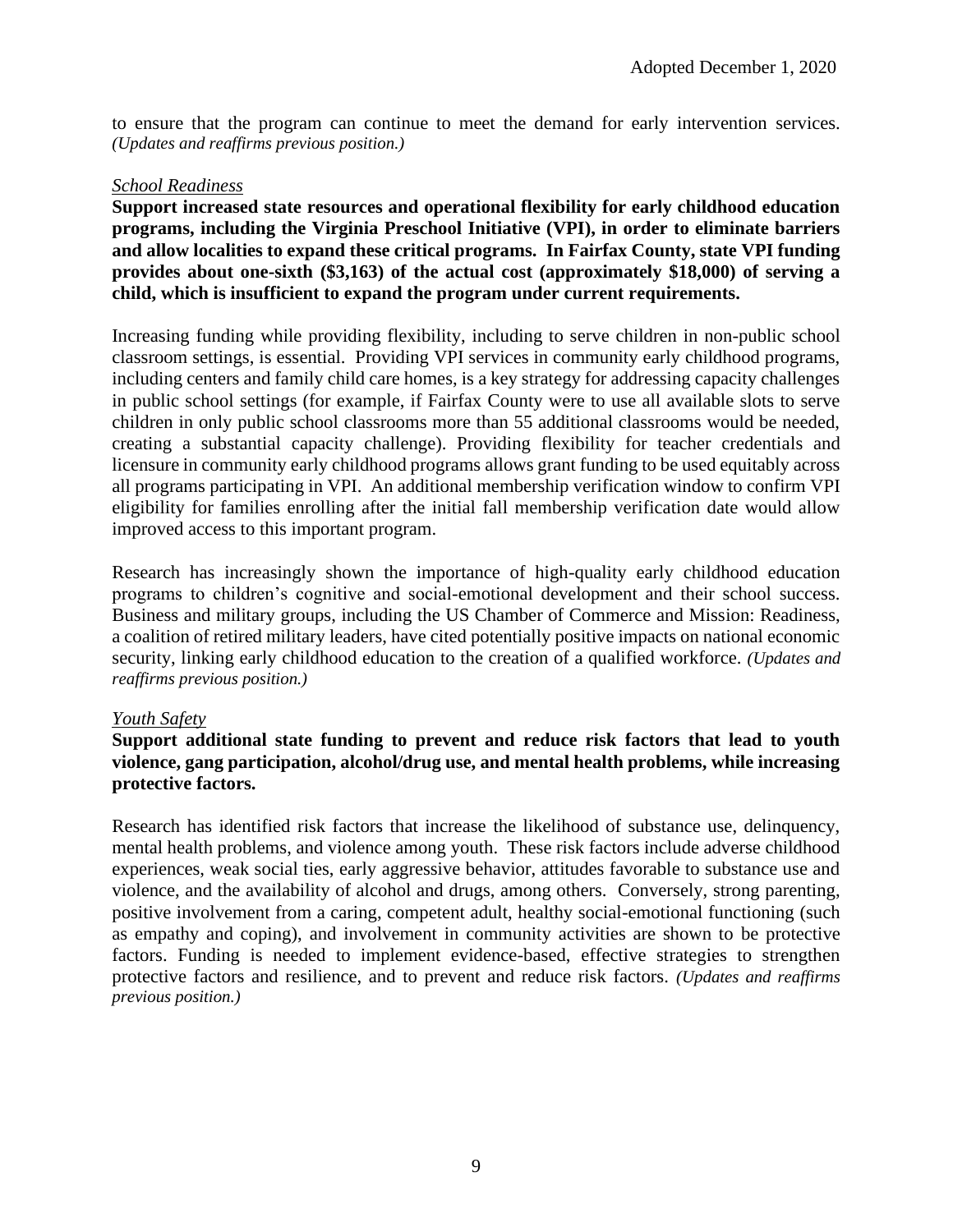#### *Older Adults and People with Disabilities*

#### *Disability Services Board (DSB)*

#### **Support reinstatement of state funding sufficient to enable every locality, either singly or regionally, to have a DSB, so that the key provisions of § 51.5-48 can be implemented.**

DSBs enable localities to assess local service needs and advise state and local agencies of their findings; serve as a catalyst for the development of public and private funding sources; and, exchange information with other local boards regarding services to persons with physical and sensory disabilities and best practices in the delivery of those services. *(Reaffirms previous position.)* 

#### *Independence and Self-Sufficiency for Older Adults and People with Disabilities*

#### **Support funding for programs that promote the independence, self-sufficiency, and community engagement of older adults and people with disabilities.**

Services to keep older adults and adults with disabilities in their own homes (such as personal assistance, nutrition and home-delivered meals, transportation, service coordination, and adult day/respite supports) provided by the twenty-five Area Agencies on Aging (AAAs) save Virginia taxpayers money while helping older Virginians function independently, decreasing the risk of inappropriate institutionalization, addressing social isolation, and improving overall life satisfaction and mental health. Additionally, critical Chore and Companion Services assist eligible older adults and people with disabilities with activities of daily living (such as getting dressed, bathing, housekeeping, and laundry). *(Updates and reaffirms previous position.)* 

#### *Accessibility*

#### **Support ensuring the inclusion of people with disabilities throughout the Commonwealth by increasing accessibility to public places, housing, and transportation services (including transportation network companies).**

Over 87,000 Fairfax County residents have a disability, which includes people with hearing, vision, cognitive, ambulatory, self-care, and/or independent living disabilities. While significant progress has been made toward ensuring the equality and inclusion of people with disabilities since the passage of the Americans with Disabilities Act (ADA) 30 years ago, continued advancement is needed to ensure the protections offered by the ADA are strengthened. Continued access to affordable, accessible transit is more important than ever as people with disabilities and older adults seek to return to work and other daily activities during the COVID-19 pandemic. Additional affordable, accessible, integrated housing and transportation options, as well as support for Universal Design initiatives, allow people with disabilities to remain active, contributing members of their communities while retaining their independence and proximity to family and friends. *(Updates and reaffirms previous position.)*

#### *Adult Protective Services (APS)*

#### **Support state funding for additional APS social workers.**

APS conducts investigations and protects older adults and incapacitated adults from abuse, neglect, or exploitation through the provision of casework services, home-based care assessments and coordination, and Medicaid and Auxiliary Grant pre-admission screenings. As the older adult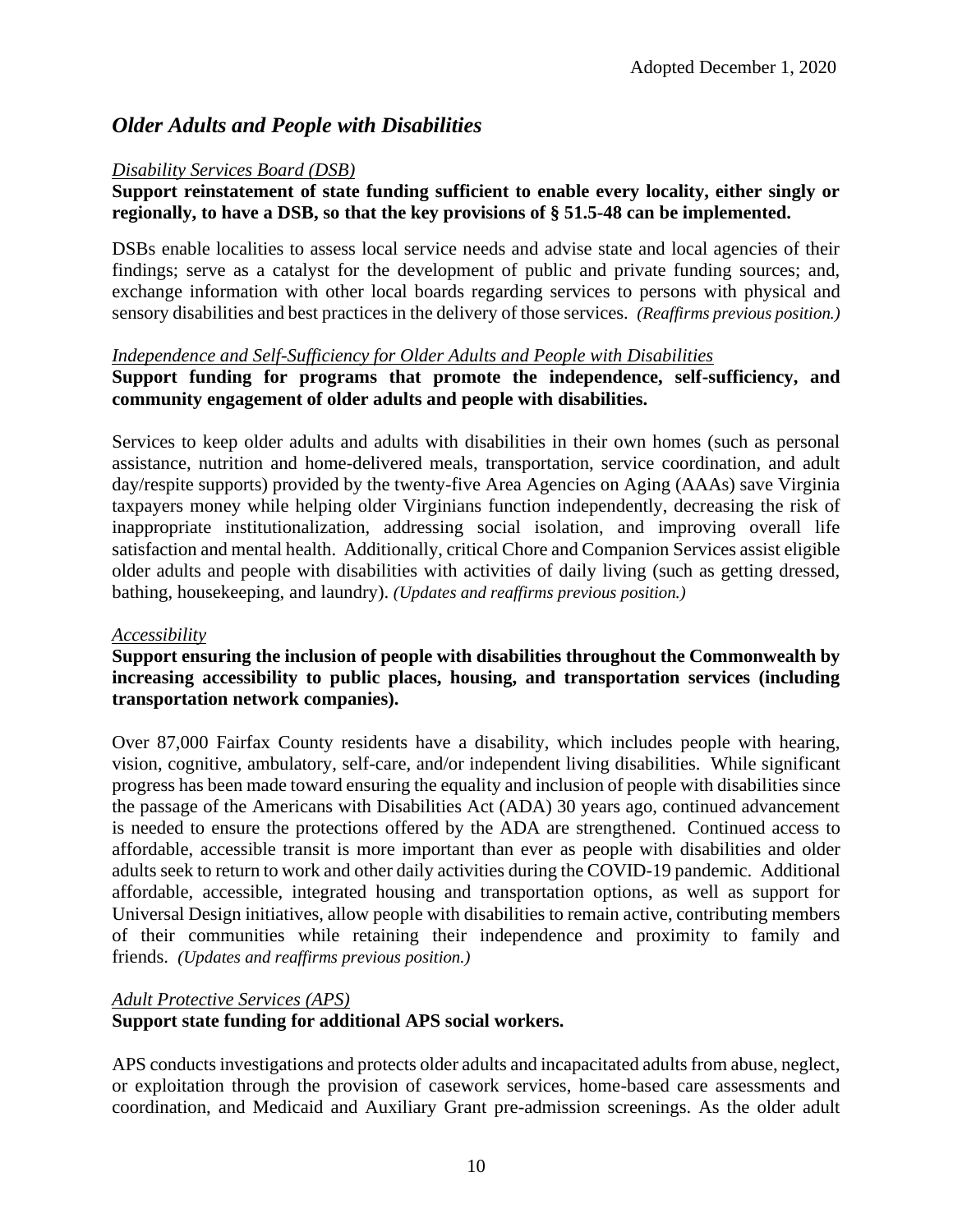population has increased in Virginia, along with a corresponding demand for APS services, state funding for APS positions has remained stagnant. *(Reaffirms previous position.)*

#### *Health, Well Being, and Safety*

#### *Temporary Assistance for Needy Families (TANF)* **Support a continued increase in the TANF reimbursement rates in Virginia.**

Following more than a decade of flat TANF rates, increases were provided in several recent GA sessions. Most recently, rates increased 15 percent for standard TANF households, while Unemployed Parent cases (TANF-UP, which include two able-bodied parents) remained stagnant. Currently, Virginia TANF benefit levels remain at or below 30 percent of the FPL for all family household sizes, and at or below 26 percent of the FPL for TANF-UP households. To further support this vulnerable population, the GA should continue to increase TANF payments. *(Updates and reaffirms previous position.)*

#### *Domestic and Sexual Violence*

**Support additional state funding and efforts to increase the capacity for localities to implement culturally specific prevention and intervention services to eliminate domestic and sexual violence, including support for evidence-based, quality programs that provide education and rehabilitation for offenders to help end the cycle of violence and provide victims more choice in addressing safety concerns. Also support legislation to strengthen protective orders (POs), such as: requiring family abuse PO respondents to immediately surrender firearms directly to law enforcement; expanding the prohibition on knowingly possessing a firearm to include non-family abuse PO respondents; and, providing judges with greater discretion to extend and/or increase the time period of POs.** 

Research shows that domestic and sexual violence are major public health problems with serious long-term physical and mental health consequences, as well as significant social and public health costs. Witnessing domestic violence is considered an adverse childhood experience and can be extremely problematic for children, leading to depression, anxiety, nightmares, and academic disruptions; both female and male adults with lifetime victimization experience are significantly more likely to report chronic issues (including headaches, pain, and sleep problems) as well as long-term health problems (including asthma, diabetes, anxiety, depression, and alcohol/drug abuse). *(Updates and reaffirms previous position.)* 

#### *Behavioral Health*

#### *STEP-VA*

**Support funding, commensurate with the size of the population served, for implementation of STEP-VA (System Transformation, Excellence and Performance in Virginia), the Commonwealth's behavioral health transformation plan. Also support additional state funding to improve the responsiveness and increase the capacity of the mental health system for Virginians of all ages, including programs that work in concert with STEP-VA core services, such as the Children's Regional Crisis Stabilization Program and the Virginia Mental Health Access Program. Oppose the use of a local ability to pay factor in the**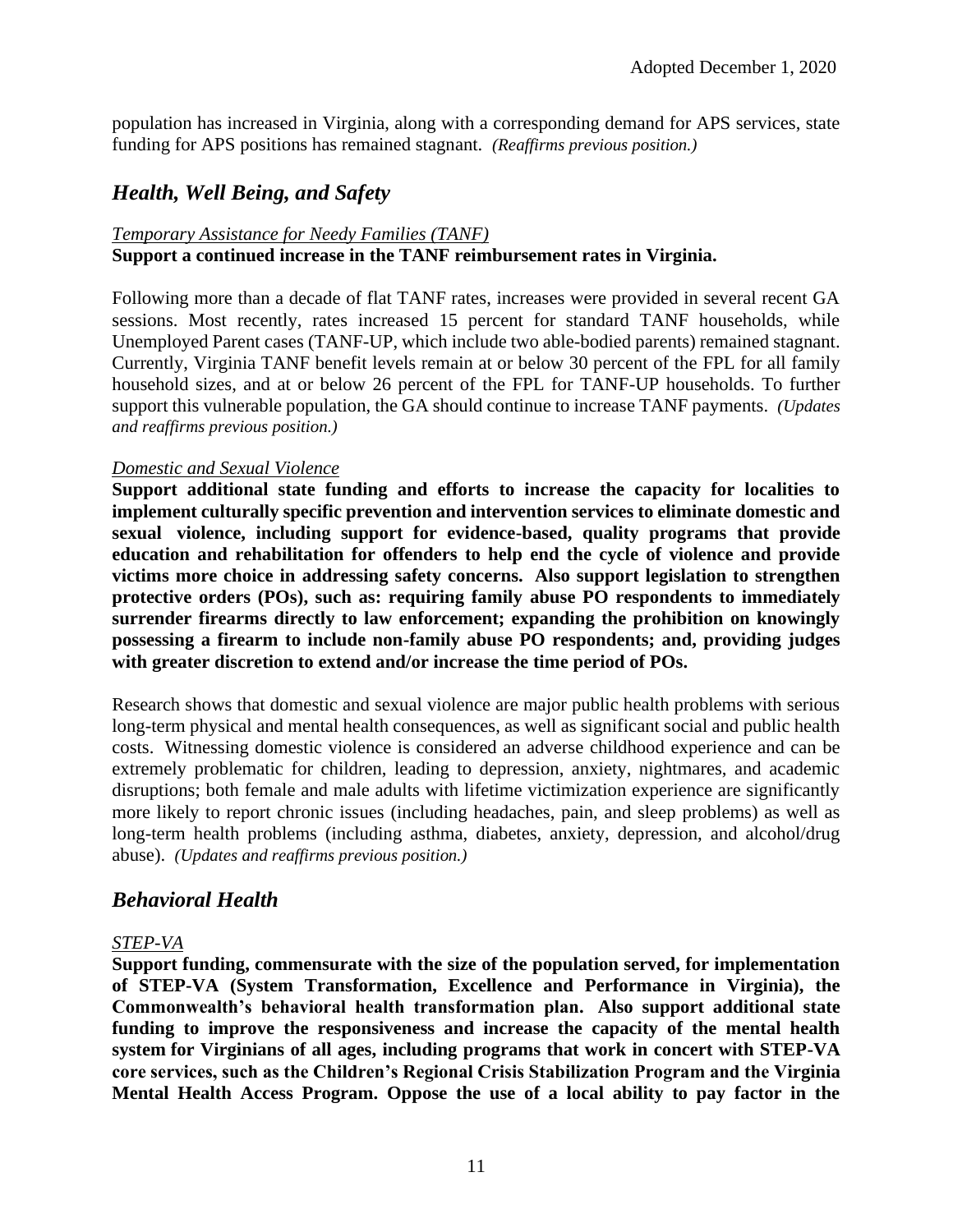#### **distribution of CSB funds, which would penalize localities that make funding with local dollars a priority.**

Building on mental health reforms made in recent years, the 2017 GA enacted STEP-VA, which mandates that CSBs provide new core services. As a result, all CSBs initiated the first two services, same day access to mental health screening and primary health care screening, before the July 1, 2019, deadline. The seven remaining services were originally mandated to begin by July 1, 2021, but implementation deadlines are now dependent on funding being allocated for each of the remaining seven core services (some funding was allocated for crisis services and outpatient services in FY 2020). Significantly, though unsurprisingly, at no point during the three years of STEP-VA implementation has the Commonwealth provided adequate funding to implement any of the newly mandated services. As additional mandates are implemented, the chasm between the funding the state provides and the actual costs of providing such services in Fairfax County continues to grow. Sustaining such a high level of local funding while receiving inadequate support from the state, at a time that state mandates continue to grow, is becoming increasingly untenable. Localities that make funding these vital services with local dollars a priority should not be penalized for their efforts, and the County would strongly oppose the use of a local ability to pay factor in the distribution of CSB funds. *(Updates and reaffirms previous position.)*

#### *Emergency Responsiveness*

**Support sufficient state funding for intensive community resources (such as the Program for Assertive Community Treatment and Discharge Assistance Planning) and intensive residential services, to alleviate the state hospital bed crisis and allow individuals to transition safely and expediently from psychiatric hospitals to community care. Oppose any state funding actions which disproportionately rely on local funding for service implementation.**

In 2014, the GA passed legislation requiring state facilities to accept individuals subject to a temporary detention order if a bed in a private psychiatric facility cannot be located within the eight-hour timeframe of an emergency custody order. While this is designed to ensure that individuals in crisis receive emergency mental health treatment, it has also led to a shortage of state hospital beds. The Northern Virginia Mental Health Institute (NVMHI), one of the smaller state hospitals despite the large population it serves, continues to experience periods of 100 percent capacity – though other state hospitals face similar capacity challenges, it is important to note that a major factor at NVMHI is the increasing diversion of individuals from other parts of the state (136 individuals in FY 2020, growing at a rate of nine percent in FY 2021). Fairfax County's ongoing local investments help ensure a robust continuum of community services, and allow for the Fairfax-Falls Church CSB to have one of the lowest per capita hospitalization rates in the Commonwealth (6 citizens per 100,000 compared to the statewide average of 16 citizens per 100,000). However, the lack of sufficient 24-hour community-based services for individuals requiring intensive supervision and medical services continues to exacerbate the state hospital bed crisis.

DBHDS continues its efforts to improve and increase community-based mental health services to reduce the demand for emergency placements by shifting state funding from large mental health institutions to community-based facilities, where serving an individual is a fraction of the cost of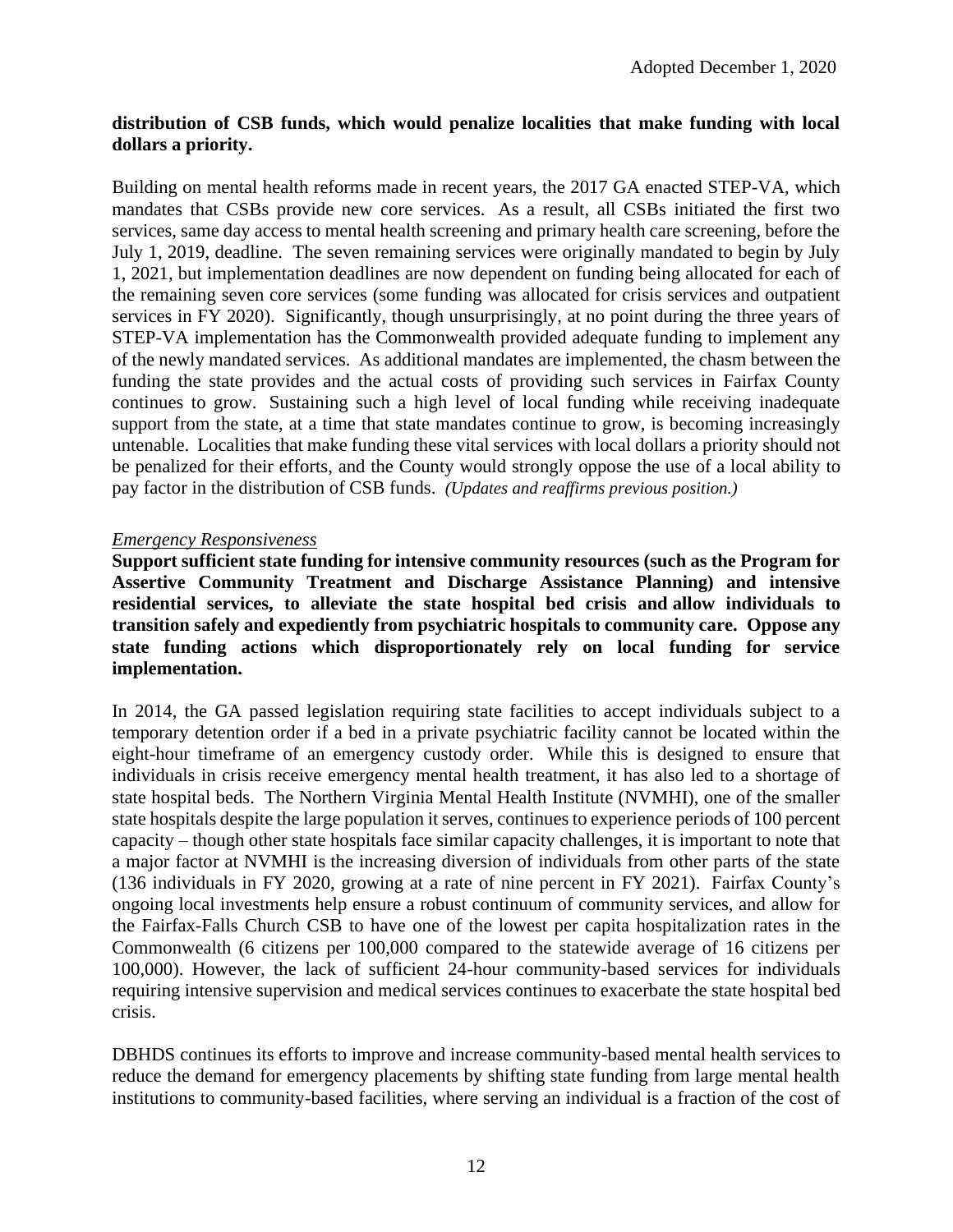hospitalization. Ensuring that such community-based services exist requires additional resources, and success cannot be achieved by simply shifting costs to localities. State funding is insufficient both for regional mobile response services to prevent the unnecessary hospitalization of children and youth, and for the intensive community resources that allow individuals to transition back to community care. Such investments could alleviate the state hospital bed crisis while improving outcomes for individuals and the community. *(Updates and reaffirms previous position*.)

#### *Services for Transitional Youth*

#### **Support enhanced residential and mental/behavioral health services that are evidence-based for transitional youth who currently "age out" of such services.**

In Virginia, significantly more public services are available to children in need of mental and behavioral health treatment than to adults in need of similar services. As a result, once they turn 18, youth may no longer receive all the assistance that was previously provided. It is critical that the Commonwealth focus additional resources on transitional age youth (ages 16 to 24) who have received intensive mental/behavioral health services and/or been in out-of-home placements, to ensure they receive the essential services needed for a successful transition to adulthood. Services from which transitional youth typically age out include children's mental health services; homebased services supports; case management; supervised, supported, or group home settings; educational support; specialized vocational support, preparation, and counseling; preparation for independent living; and, social skills training. *(Reaffirms previous position.)*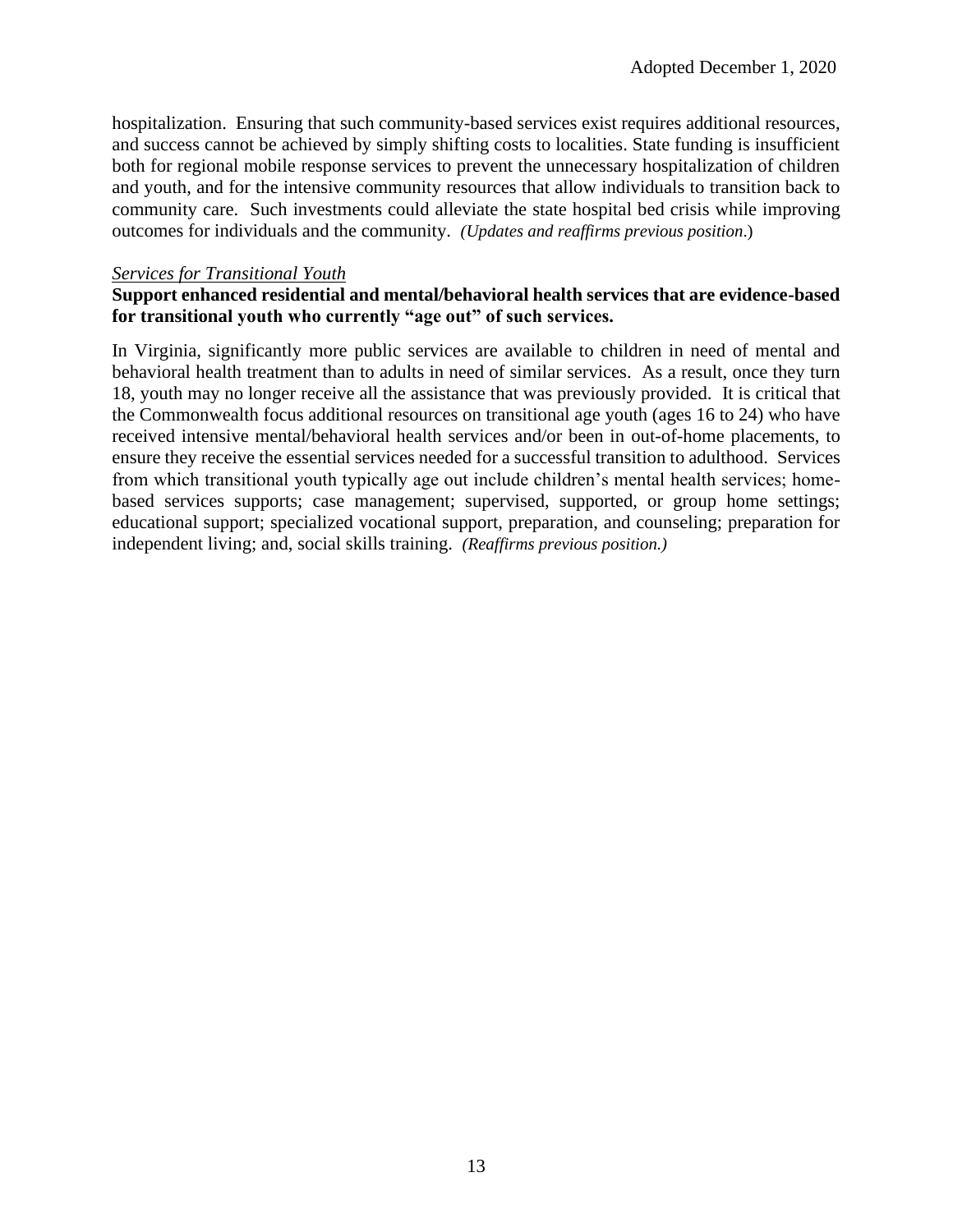### Fairfax County 2021 Human Services Issue Paper Fact Sheet

Eligibility for public assistance programs that provide support for low-income residents is tied to a percentage (typically 100%) of the Federal Poverty Level (FPL). In 2019, there were over 68,000 Fairfax County residents (6% of the population) that earned less than 100% of the FPL (about \$12,500 for an individual or \$25,750 for a family of four.

However, the income needed to cover basic living expenses (food, housing, child and health care, transportation, etc.) in Fairfax County is far greater - MIT's living wage calculator shows that an adult needs over \$35,000 and a family of four needs almost \$80,000.



\*Increase from 2% last year as a result of COVID-19.

| In 2019, there<br>were over<br><b>68,000 Fairfax</b><br><b>County</b><br>residents that<br>earned less than<br>100% of the FPL<br>- 78% of Virginia's<br>133 localities had<br><b>fewer TOTAL</b><br>residents than<br><b>Fairfax County</b><br>had residents<br>living in<br>poverty. |                                | 100% Federal<br><b>Poverty Level</b> | <b>Fairfax County</b><br><b>Living Wage</b> | In 2019, there<br>were over<br>266,000<br>residents (24%)<br>including<br>approximately<br>80,000 children,<br>living in<br>households with<br>incomes less<br>than 300% of the<br>FPL - about the<br>amount<br>considered a<br>living wage.** |
|----------------------------------------------------------------------------------------------------------------------------------------------------------------------------------------------------------------------------------------------------------------------------------------|--------------------------------|--------------------------------------|---------------------------------------------|------------------------------------------------------------------------------------------------------------------------------------------------------------------------------------------------------------------------------------------------|
|                                                                                                                                                                                                                                                                                        | <b>Number of Residents</b>     | 68,141 (6%)                          | $\bullet$                                   |                                                                                                                                                                                                                                                |
|                                                                                                                                                                                                                                                                                        | <b>Number of Children</b>      | 22,195                               | $\blacktriangleright$                       |                                                                                                                                                                                                                                                |
|                                                                                                                                                                                                                                                                                        | <b>Income (Individual)</b>     | \$12,490                             | \$35,034                                    |                                                                                                                                                                                                                                                |
|                                                                                                                                                                                                                                                                                        | <b>Income (Family of Four)</b> | \$25,750                             | \$79,536                                    |                                                                                                                                                                                                                                                |

### ABILITY TO SPEAK ENGLISH

**15%** of County residents over age 5 do not speak English proficiently.

7% of households are "linguistically isolated," meaning the household includes no one over 14 who speaks English proficiently.



40% of County residents over age 5 speak a language other than English at home.

\*\*The American Community Survey reports poverty data in standard ranges and the Living Wage data is closest to 300% FPL, which in turn provides an approximate number of Fairfax County residents who earn less than the Living Wage.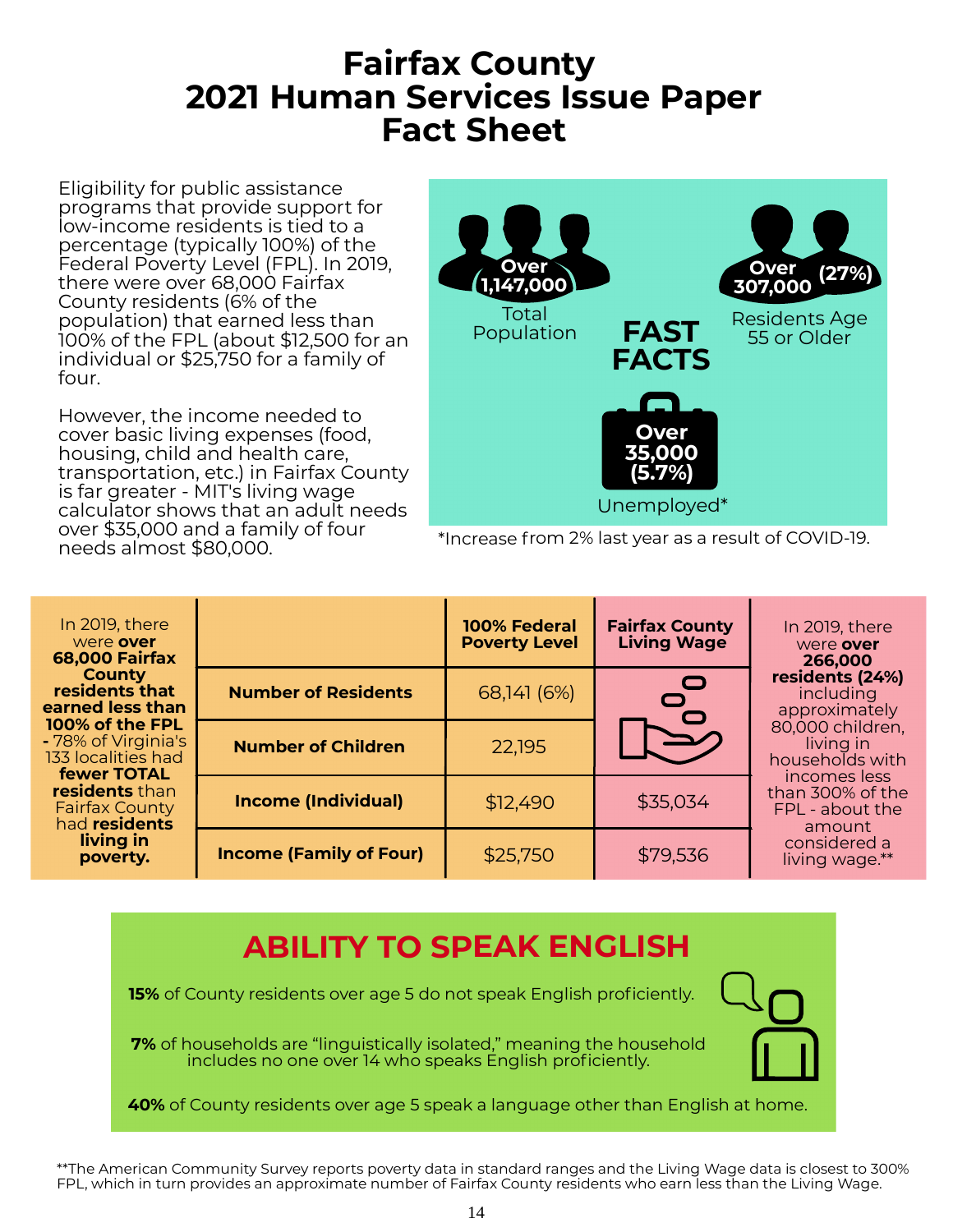### AFFORDABLE HOUSING & **HOMELESSNESS**

There is an existing gap of 31,000 housing units affordable for current Fairfax County renters earning up to 80 percent of the Area Median Income (AMI). It is anticipated that 15,000 new affordable units for households earning 60 percent of the AMI and below will be needed for households moving into the County over the next 15 years.

In 2019, the average monthly rent for an apartment was \$1,877, meaning a renter would need an income of **\$75,000** to afford it.



In 2019, over 57,000 households (45%) of Fairfax County renters were cost-burdened (spent more than 30% of their income on housing).

Over 8,500 costburdened renters were over the age of 65 in 2019.

There were **1,041** people who were homeless in the Fairfax-Falls Church community on January 22, 2020, the night of the 2020 Pointin-Time Count.

Over the course of federal FY 2019, nearly **3,000** people relied upon the County's shelter system.

The cost of full-time child care for a preschooler at a child care center can range from \$14,000 to over \$19,500 per year (\$17,000 to nearly \$22,500 per year for an infant).



In comparison, the average cost of tuition and fees for a public college in Virginia is \$13,600.

# CHILD CARE

### **OPIOIDS**

Hospitals in the Fairfax Health District (including Fairfax County and the cities of Fairfax and Falls Church) reported a 39% increase in the number of emergency room visits for opioid overdoses (including heroin and nonheroin) in January - September 2020 compared to the same period in 2019.



There were **83** opioid deaths in Fairfax County in 2019, most of which involved fentanyl and/or heroin.

In FY 2020, the Fairfax County Domestic Violence Action Center served over **900** victims. There were **1,000** children (**82%** of whom were 12 years old or younger) living with victims served by the Center.

Each month in Fairfax County, domestic violence (DV) hotlines receive over **132** calls on average, victims request **65** family abuse protective orders, and **15** families escape to an emergency DV shelter (FY 2020).



In FY 2020, the Fairfax County Police Department responded to over 3,100 DV calls, including 364 Lethality Assessment Program (LAP) calls. Almost 150 arrests were made due to strangulation (which is a significant predictor of future lethal violence).

On the night of the 2020 Point in Time Count, there were 52 families in Fairfax County who were homeless due to DV.

**79** families needing emergency shelter due to DV were placed in hotels in FY 2020 for reasons such as family size, geographical location, or bed shortage. Almost 200 households were not housed because at the time of the call, they did not meet the criteria for imminent danger (no person in imminent danger is turned away).



In FY 2020, there were 105 households (including 218 children) served in the four homeless shelters for families that reported a history of DV.

In FY 2020, 44% of emergency DV shelter residents were children 12 years and younger.

# DOMESTIC VIOLENCE